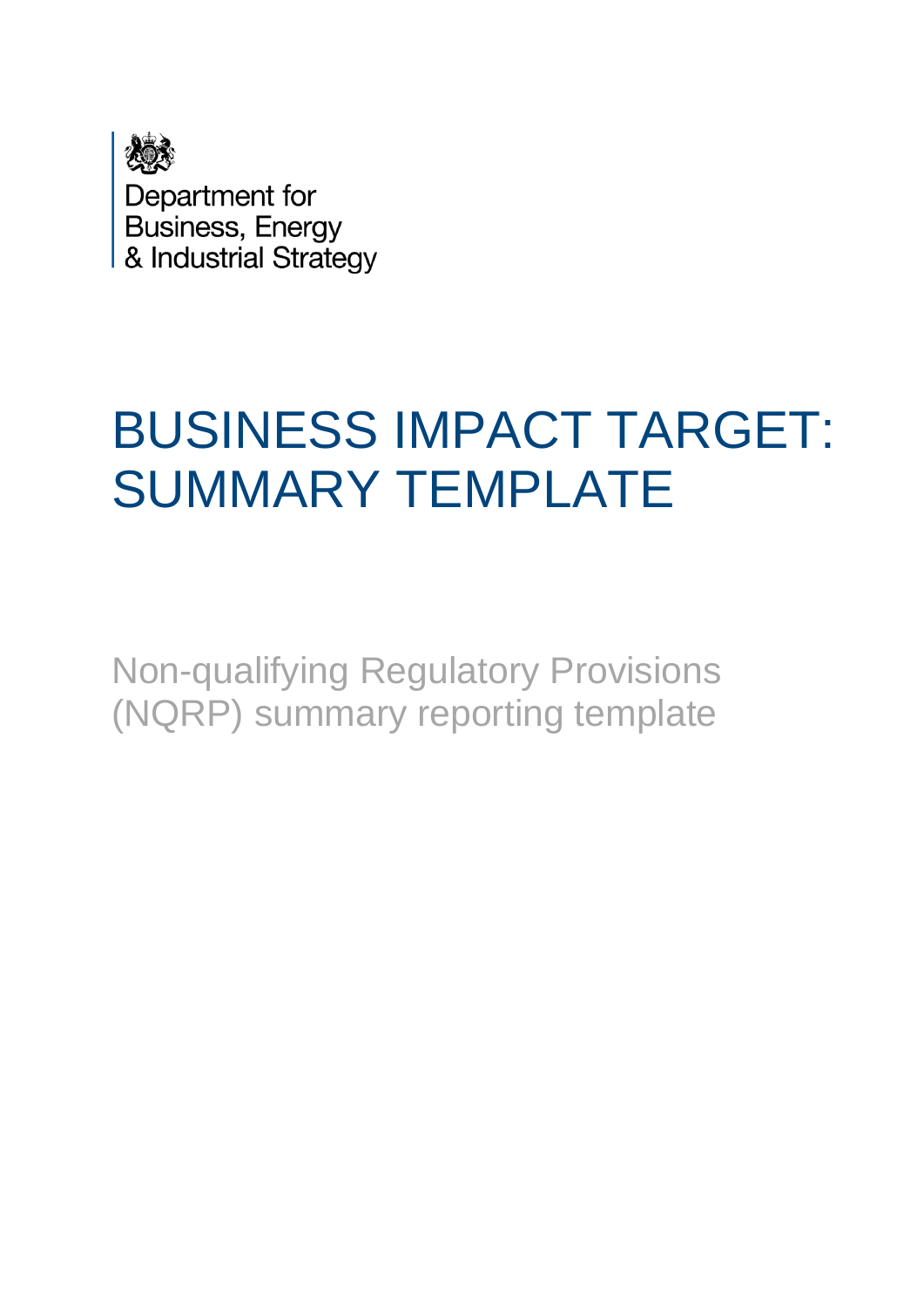## **Regulator:** Human Tissue Authority

## **Business Impact Target Reporting Period Covered:** 17 December 2020 – 16 December 2021

| <b>Excluded Category*</b>                                                                                                                                                              | Summary of measure(s), including any impact data<br>where available**                                                                                                                                                                                                                                                                                                                                                                                                                                                                                                                                                                  |
|----------------------------------------------------------------------------------------------------------------------------------------------------------------------------------------|----------------------------------------------------------------------------------------------------------------------------------------------------------------------------------------------------------------------------------------------------------------------------------------------------------------------------------------------------------------------------------------------------------------------------------------------------------------------------------------------------------------------------------------------------------------------------------------------------------------------------------------|
| Measures certified as being<br>below de minimis (measures<br>with an EANDCB below +/- £5<br>million)                                                                                   | The HTA revised and published its Code of Practice D, to<br>make consent expectations for the public display of<br>imported bodies and body parts the same as for those<br>sourced in England, Wales or Northern Ireland.                                                                                                                                                                                                                                                                                                                                                                                                              |
|                                                                                                                                                                                        | <b>Changes to regulatory processes</b><br>From February 2021 the HTA has also introduced Virtual<br>Regulatory Assessments (VRAs) to the Anatomy, Post<br>Mortem, Research and Organ Donation and Transplantation<br>sectors. A blended inspection model, combining VRAs with<br>a site visit has also been introduced in some sectors that<br>the HTA regulates. This approach is designed to provide<br>greater flexibility in terms of regulatory oversight of licensed<br>establishments and can be targeted to risk. This is intended<br>to minimise time on-site and reduce the regulatory burden<br>on licensed establishments. |
| EU Regulations, Decisions and<br>Directives and other<br>international obligations,<br>including the implementation of<br>the EU Withdrawal Bill and EU<br><b>Withdrawal Agreement</b> |                                                                                                                                                                                                                                                                                                                                                                                                                                                                                                                                                                                                                                        |
| Measures certified as<br>concerning EU Withdrawal Bill<br>operability measures                                                                                                         |                                                                                                                                                                                                                                                                                                                                                                                                                                                                                                                                                                                                                                        |
| Pro-competition                                                                                                                                                                        | Following consideration of the exclusion category there are<br>no measures for the reporting period that qualify for the<br>exclusion                                                                                                                                                                                                                                                                                                                                                                                                                                                                                                  |
| <b>Systemic Financial Risk</b>                                                                                                                                                         | Following consideration of the exclusion category there are<br>no measures for the reporting period that qualify for the<br>exclusion                                                                                                                                                                                                                                                                                                                                                                                                                                                                                                  |
| <b>Civil Emergencies</b>                                                                                                                                                               | Following consideration of the exclusion category there are<br>no measures for the reporting period that qualify for the<br>exclusion                                                                                                                                                                                                                                                                                                                                                                                                                                                                                                  |
| <b>Fines and Penalties</b>                                                                                                                                                             | Following consideration of the exclusion category there are<br>no measures for the reporting period that qualify for the<br>exclusion                                                                                                                                                                                                                                                                                                                                                                                                                                                                                                  |
| Misuse of Drugs                                                                                                                                                                        | Following consideration of the exclusion category there are<br>no measures for the reporting period that qualify for the<br>exclusion                                                                                                                                                                                                                                                                                                                                                                                                                                                                                                  |
| Measures certified as relating to<br>the safety of tenants, residents<br>and occupants in response to<br>the Grenfell tragedy                                                          | Following consideration of the exclusion category there are<br>no measures for the reporting period that qualify for the<br>exclusion                                                                                                                                                                                                                                                                                                                                                                                                                                                                                                  |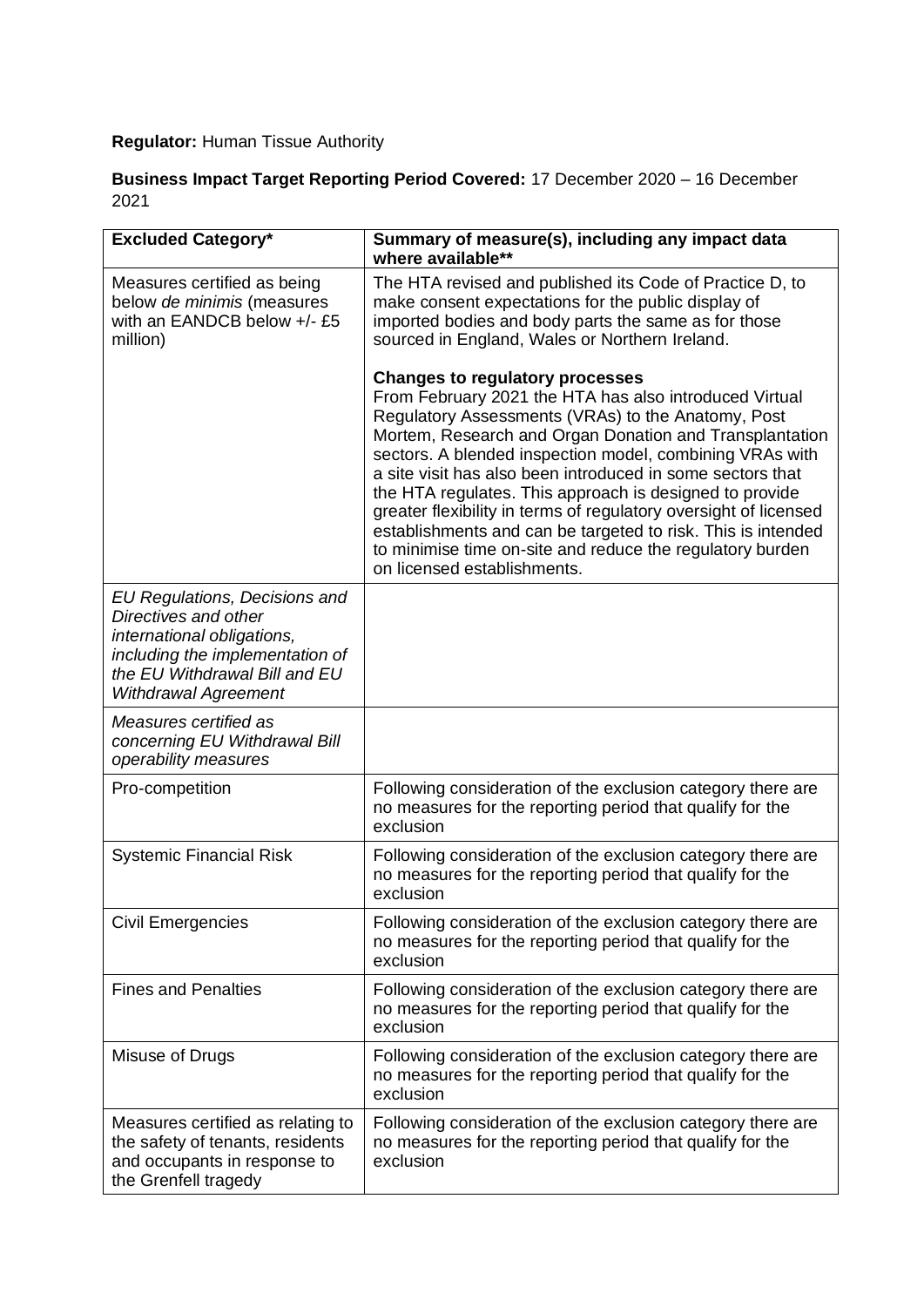| <b>Excluded Category*</b>                  | Summary of measure(s), including any impact data<br>where available**                                                                                                                                                                                                                                                                                                                                                                                                                                                                                                                                                                                                                           |
|--------------------------------------------|-------------------------------------------------------------------------------------------------------------------------------------------------------------------------------------------------------------------------------------------------------------------------------------------------------------------------------------------------------------------------------------------------------------------------------------------------------------------------------------------------------------------------------------------------------------------------------------------------------------------------------------------------------------------------------------------------|
| Casework                                   | At the end of September 2021, 608 establishments had an<br>HTA licence, across six diverse sectors. Of these, 328<br>establishments were public sector organisations and 280<br>were classified as businesses.                                                                                                                                                                                                                                                                                                                                                                                                                                                                                  |
|                                            | Casework figures have been determined for an annual<br>period deemed representative of the reporting period.                                                                                                                                                                                                                                                                                                                                                                                                                                                                                                                                                                                    |
|                                            | Between 1 October 2020 and 30 September 2021, the HTA<br>managed:                                                                                                                                                                                                                                                                                                                                                                                                                                                                                                                                                                                                                               |
|                                            | 75 VRAs, including two with a site visit component, resulting<br>in 232 shortfalls identified with corrective actions required.<br>647 incidents reported across six sectors<br>52 new licence applications<br>765 licence variations requests<br>54 preparation process dossier submissions<br>129 establishments in the Human Application sector<br>submitted an annual activity return<br>1 new fixed-term emergency mortuary licence application<br>5 emergency mortuary licences had an extension to term<br>4 new fixed-term licences issued to facilities that remove<br>samples from the deceased for testing for COVID-19<br>infection as part of a public-health surveillance scheme. |
|                                            | The HTA made a decision on 902 living organ donors - a<br>panel of HTA Board Members made a decision on 255 of<br>these. 51 bone marrow/PBSC cases were also considered<br>and approved by the HTA.                                                                                                                                                                                                                                                                                                                                                                                                                                                                                             |
|                                            | The United Kingdom (UK) left the <b>European Economic Area</b><br>(EEA) single market and customs union which resulted in<br>changes in HTA licensing requirements for the movement of<br>human tissues and cells between Great Britain (GB),<br>Northern Ireland (NI), and the EEA. 16 new licences were<br>issued, and 31 existing licences were varied.                                                                                                                                                                                                                                                                                                                                      |
| Education, communications and<br>promotion | Revisions were made to Post Mortem sector policies and<br>guidance documents for clarity. Guidance notes were also<br>issued to regulated sectors throughout the reporting period<br>to provide advice and guidance on how to comply with our<br>regulatory standards and to prepare for EU exit.                                                                                                                                                                                                                                                                                                                                                                                               |
| Activity related to policy<br>development  | Following consideration of the exclusion category there are<br>no measures for the reporting period that qualify for the<br>exclusion                                                                                                                                                                                                                                                                                                                                                                                                                                                                                                                                                           |
| Changes to management of<br>regulator      | In January 2021 the office location moved from Victoria,<br>London to Stratford, London. Staff were offered the option of<br>home or office-based contracts.                                                                                                                                                                                                                                                                                                                                                                                                                                                                                                                                    |

\* For detailed guidance on the exclusion categories, please see <https://www.gov.uk/government/publications/better-regulation-framework>